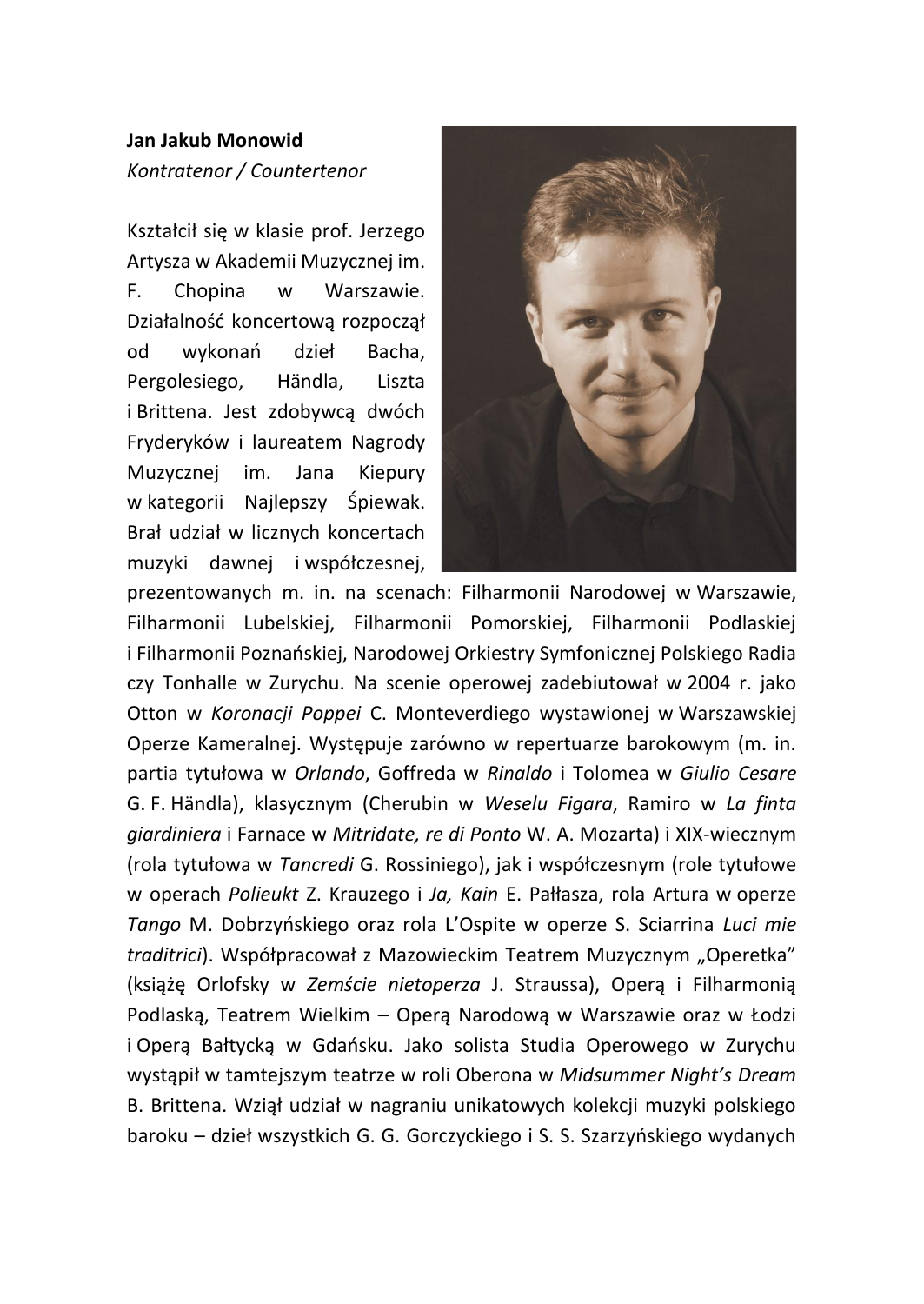przez Fundację Pro Musica Camerata oraz w nagraniu opery *Giulio Cesare* G. F. Händla zarejestrowanej podczas spektaklu w Warszawskiej Operze Kameralnej (2008). W swoim dorobku ma również nagrania muzyki współczesnej, m. in. *Sonetów* M. A. Dalbaviego, *And farewell goes out sighing* G. Kancheli, *Lamentacji* i *Brewiarza* Z. Penherskiego oraz *Seven Sonnets of Michelangelo* B. Brittena, *Sonetti del Petrarca* F. Liszta i *Sonety Szekspira*  P. Mykietyna.

Debiuty artysty w sezonie 2019/2020 to partie wewnętrznego głosu Dantego w światowej premierze opery *Inferno* L. Ronchetti w Operze we Frankfurcie, Ottona w *Agrippinie* na Festiwalu Oper Barokowych *Dramma per musica* w Warszawie, role tytułowe w prapremierze opery A. Nowaka *Drach* na festiwalu Auksodrone, jak również w pierwszym wykonaniu opery *Anhelli* D. Przybylskiego w Teatrze Wielkim w Poznaniu. Wystąpi też w roli Melindo w *Prawdzie na próbę wystawionej*.

He studied at the Fryderyk Chopin University of Music in Warsaw at prof. Jerzy Artysz's class. He began his concert career with performance of works by Bach, Pergolesi, Händel, Liszt and Britten. He was awarded two Fryderyk Award and also the Jan Kiepura Musical Theatre Award for the Best Singer. He participated in many concerts of early and contemporary music, that were presented on stages of: National Philharmonic in Warsaw, Lublin Philharmonic, Pomeranian Philharmonic, Podlasie Opera and Philharmonic, Poznań Philharmonic, National Polish Radio Symphony Orchestra and Tonhalle in Zurich. In 2004, he made his debut on opera stage as Otton in C. Monteverdi's *The Coronation of Poppea*, staged at the Warsaw Chamber Opera. He performs the Baroque repertoire (i.a. main part of *Orlando*, as Goffredo in *Rinaldo* and as Tolomeo in *Julius Caesar in Egypt* by G. F. Händel), classical repertoire (Cherubino in *The Marriage of Figaro*, Ramiro in *The Pretend Garden-Girl* and Farnace in *Mithridates, King of Pontus* by W. A. Mozart), the 19<sup>th</sup> century repertoire (the title role in G. Rossini's *Tancredi*) and also contemporary repertoire (title roles in operas *Polieukt* by Z. Krauze and *I, Kain* by E. Pałłasz, the role of Artur in opera *Tango* by M. Dobrzyński and L'Ospite role in the S. Sciarrina's *Oh My Betraying Eyes*). He cooperated with Jan Kiepura Mazovian Musical Theatre *Operetta* (Prince